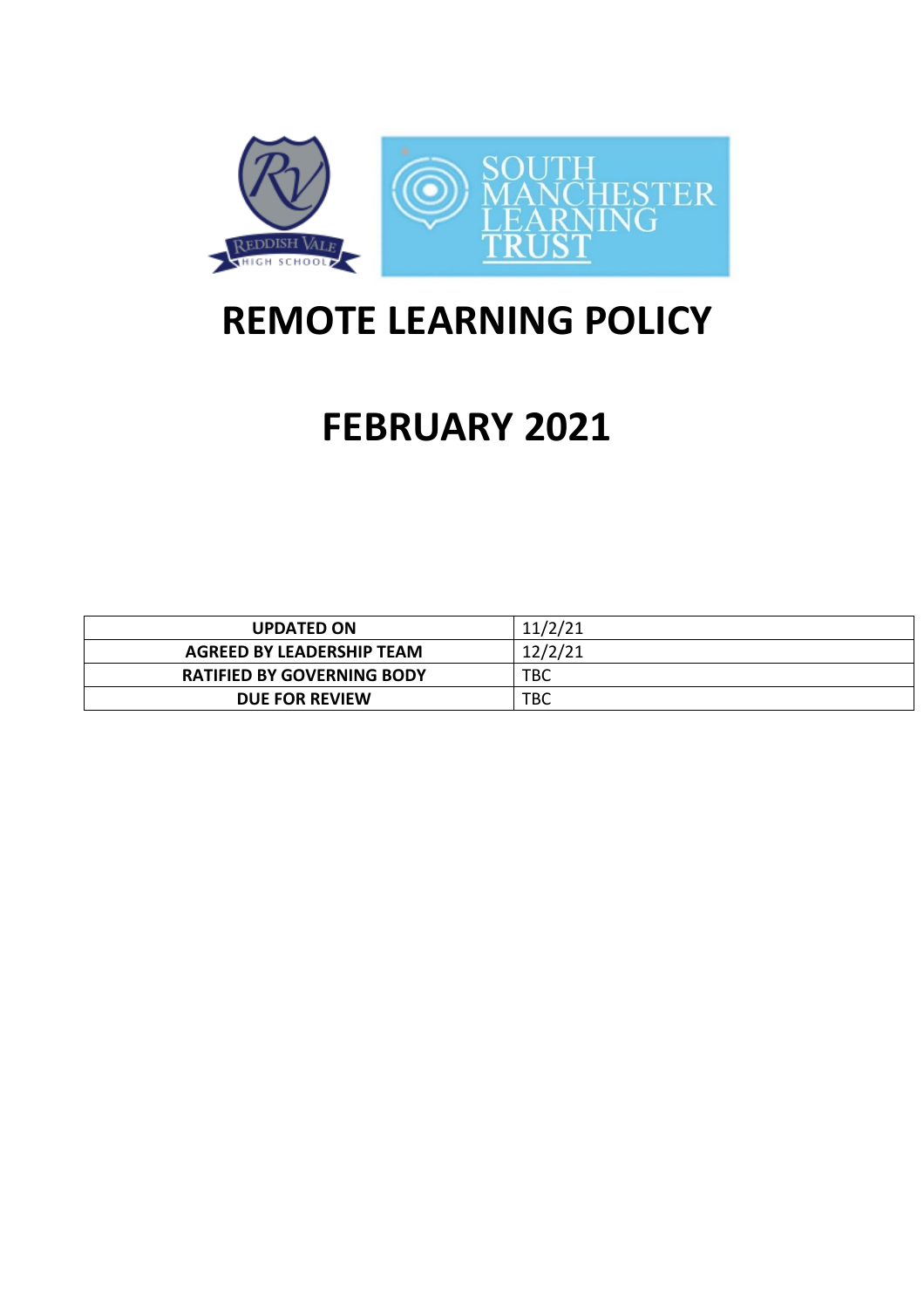## **Contents**

## <span id="page-1-0"></span>**1. Aims**

This remote learning policy for staff aims to:

- Ensure consistency in the approach to remote learning for pupils who aren't in school
- Set out expectations for all members of the school community with regards to remote learning
- > Provide appropriate guidelines for data protection

## <span id="page-1-1"></span>**2. Roles and responsibilities**

During any such period, the School will make sure that education is provided remotely so no-one need fall behind. This policy summarises the provision of remote learning for pupils in this position, so that there are consistent and well-understood expectations of the level of support that will be provided for all concerned.

- All teaching staff set up on Google Classroom
- All pupils set up on Google Classroom and added to subject classes
- Year Teams to set up Year Group Classrooms to ensure daily engagement
- Staff training delivered (resources and guides available on <https://drive.google.com/drive/u/0/folders/0ABKF3bEfi6jgUk9PVA> and T: Drive/COVID-19 Prep)
- Audit of staff and pupils regarding IT access completed (available on <https://drive.google.com/drive/u/0/folders/0ABKF3bEfi6jgUk9PVA> & T:Drive/COVID-19 Prep)
- Work packs prepared for students with limited access to IT
- Contingency provision for pupils with limited access addressed by deployment of IT equipment.

#### **Remote Pastoral Care**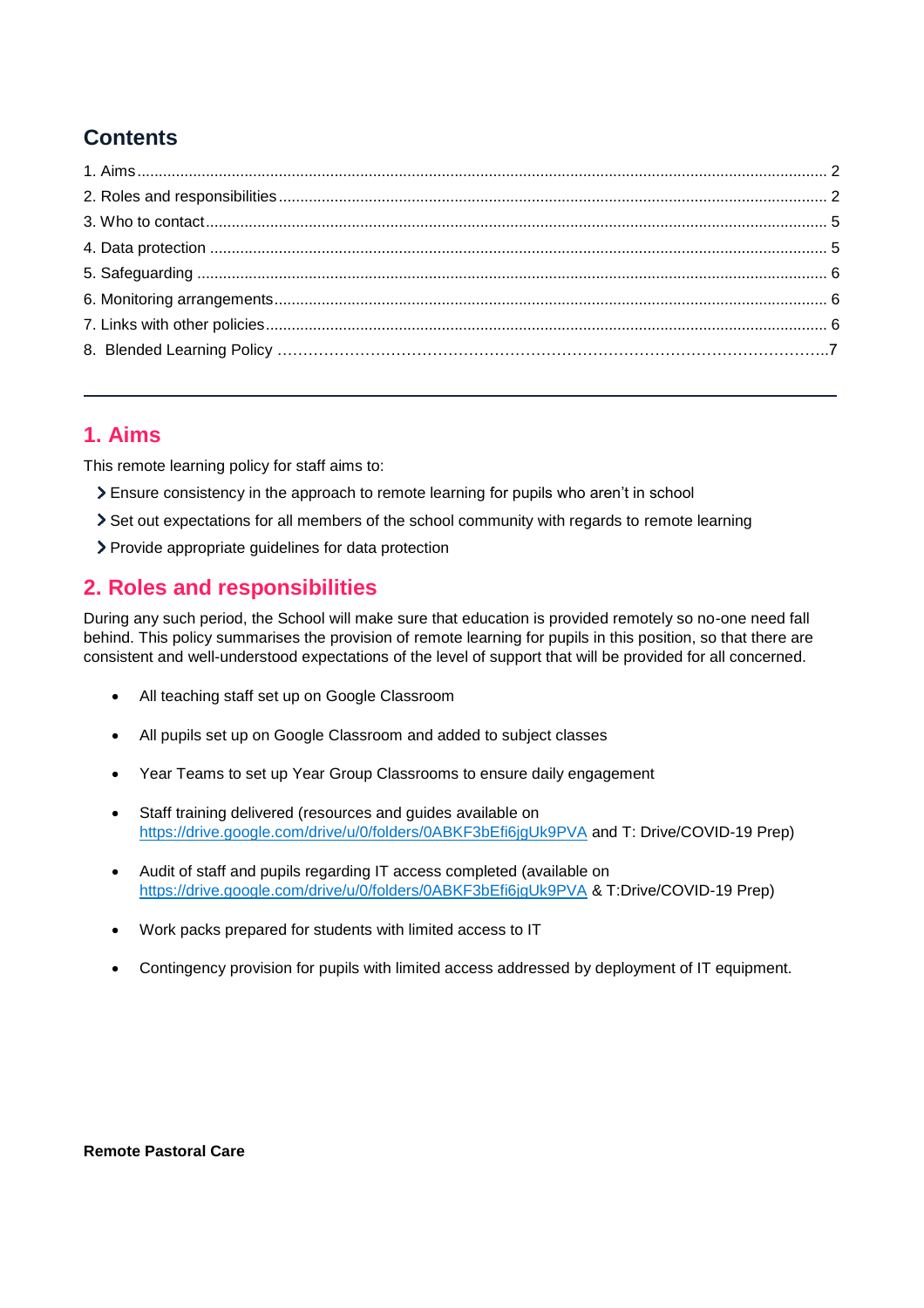In the event that RVHS is required to provide a remote education for its pupils, it will be important for us to maintain a pastoral presence. This will be essential in monitoring the wellbeing of the pupils and maintaining some form of community whilst the pupils are removed from one another. It will also be important as a means of dealing with any issues which may emerge during the period of School closure.

- o Year Team Classrooms have already been set up for all year groups.
- o Heads and Assistant Heads of Year will contact all pupils within their Year Group daily with a welcome message (via Assignment in Google Classroom). Pupils must respond to this message by 08:45-9:00. If this has not occurred, Year Teams will gather non-engagers and communicate this via the Attendance Officer. The Attendance Officer will send a Sims InTouch message to parents/carers, informing them that they have not logged into their remote learning. There will be a text template that can be used to facilitate this. Furthermore, there will be registers taken for each subject and attendance and engagement will be monitored (as they would normally be in the case of normal school life).
- $\circ$  If daily engagement continues to be an issue, further pastoral intervention will take place in the form of text/email, then follow up calls. Year Teams and Attendance Officer will continue to attempt to make contact via telephone/text message/email to ensure the well-being of the student and encourage engagement. The calls should be shared between the Year teams and the Attendance Officer.
- $\circ$  Teams may also contact the family using the emergency contact numbers they have been provided – even if these are extended family members or family friends.
- $\circ$  Where we are aware there are younger/older children in the family, attempt to make contact with professionals working with those children (primary schools, health visitors etc)
- $\circ$  Teams will contact the family via letter requesting they urgently contact staff (if this lack of contact persists). This letter has been drafted and shared with Year Teams. This will be followed up with home visits where necessary, using CPOMS to record concerns.

#### **2.1 Teachers**

When providing remote learning, teachers must be available during normal working hours.

If they're unable to work for any reason during this time, for example due to sickness or caring for a dependent, they should report this using the normal absence procedure.

When providing remote learning, teachers are responsible for:

> Delivering live lessons:

- $\circ$  Live lesson links are shared with pupils to attend. This is administered through Google Meet (for live lessons) and Google Classroom for resources.
- o Work is set according to the learning journeys.
- $\circ$  Pupils are given specific timeframes, within which they must complete the work (bearing in mind potential technical restraints that may exist in the home).
- o Live recordings of lesson segments will be available to students who are unable to attend live lessons.
- > Providing feedback on work:
	- o Feedback is given within usual time frames
	- o Feedback is given via a mixture of self marking tests, formative in lesson assessment and also specific marked key pieces via Google Docs.
- Xeeping in touch with pupils who aren't in school and their parents:
	- Correspondence will be answered within the usual 48 hour timeframe during remote learning, as it is during regular school times.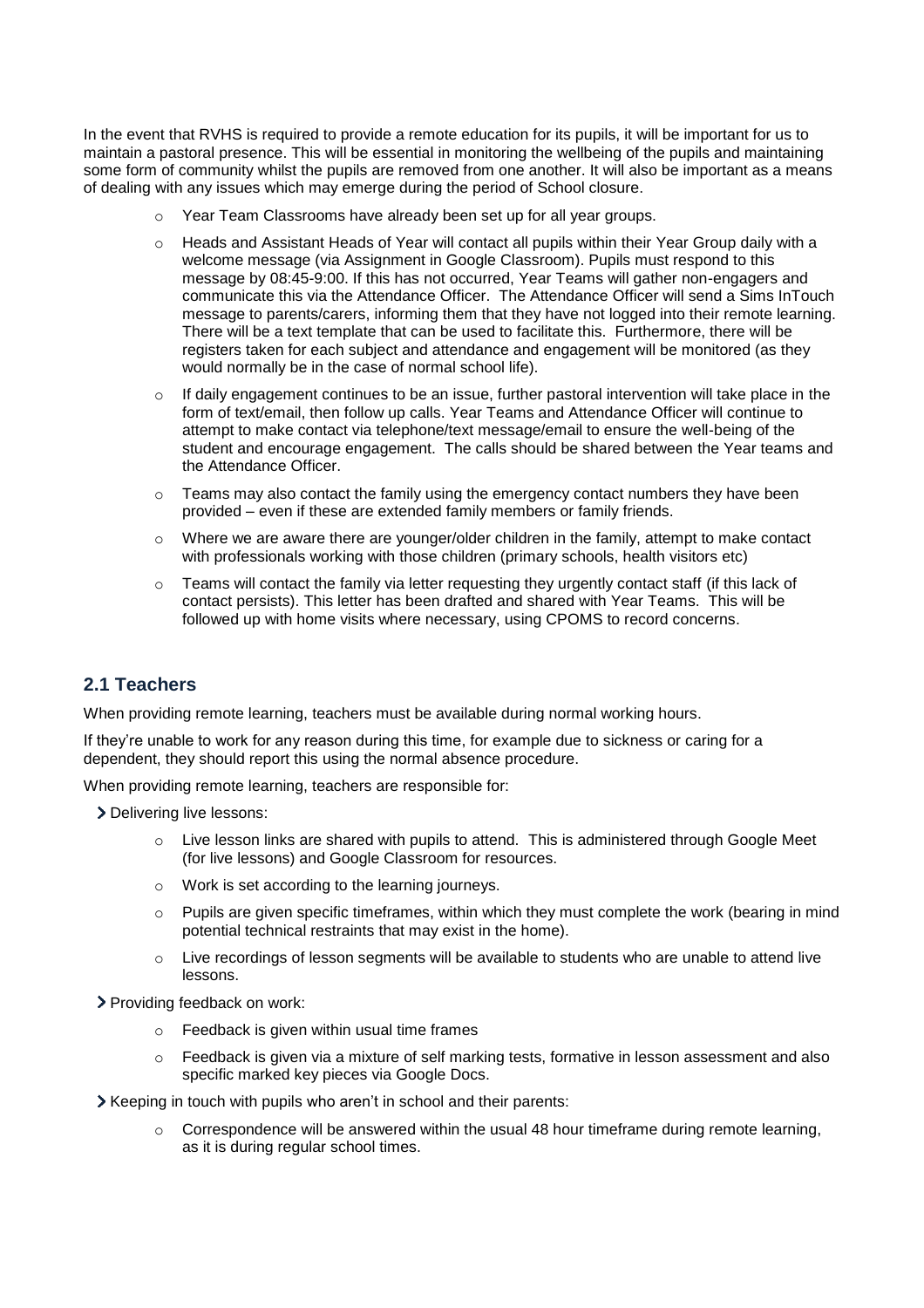- $\circ$  Complaints or concerns shared by parents and pupils should be discussed with the Head of Department in the first instance, with the respective SLT link available if required.– for any safeguarding concerns, refer to the section below
- o Behavioural issues should be recorded on ClassCharts.
- Attending virtual meetings with staff, parents and pupils:
	- Parents evenings are conducted on school cloud. Further information on this is available on: <https://www.reddish.stockport.sch.uk/page/?title=Online+Parents+Evening&pid=484>

#### **2.2 Teaching assistants**

When assisting with remote learning, teaching assistants must be available during normal school hours.

When assisting with remote learning, teaching assistants are responsible for:

- Supporting pupils who aren't in school with learning remotely:
- Attending virtual meetings with teachers, parents and pupils
- Supporting vulnerable pupils in school who are attending the on-site provision.

#### **2.3 Heads of Department**

Alongside their teaching responsibilities, subject leads are responsible for:

- Considering whether any aspects of the subject curriculum need to change to accommodate remote learning
- Working with teachers teaching their subject remotely to make sure all work set is appropriate and consistent
- Working with other subject leads and senior leaders to make sure work set remotely across all subjects is appropriate and consistent.
- Monitoring the remote work set by teachers in their subject explain how they'll do this, such as through regular meetings with teachers, live observations or by reviewing work set
- Alerting teachers to resources they can use to teach their subject remotely

#### **2.4 Senior leaders**

Alongside any teaching responsibilities, senior leaders are responsible for:

- Co-ordinating the remote learning approach across the school
- Monitoring the effectiveness of remote learning
- Monitoring the security of remote learning systems, including data protection and safeguarding considerations

#### **2.5 Designated Safeguarding Lead**

The DSL is responsible for safeguarding and promoting the welfare of children and young people. Further information is available on the Safeguarding policy on:

<https://www.reddish.stockport.sch.uk/attachments/download.asp?file=1292>

#### **2.6 IT staff**

IT staff are responsible for:

- Remote learning infrastructure, delivered via Google Classroom.
- Fixing issues with systems used to set and collect work
- Helping staff, pupils and parents with any technical issues they're experiencing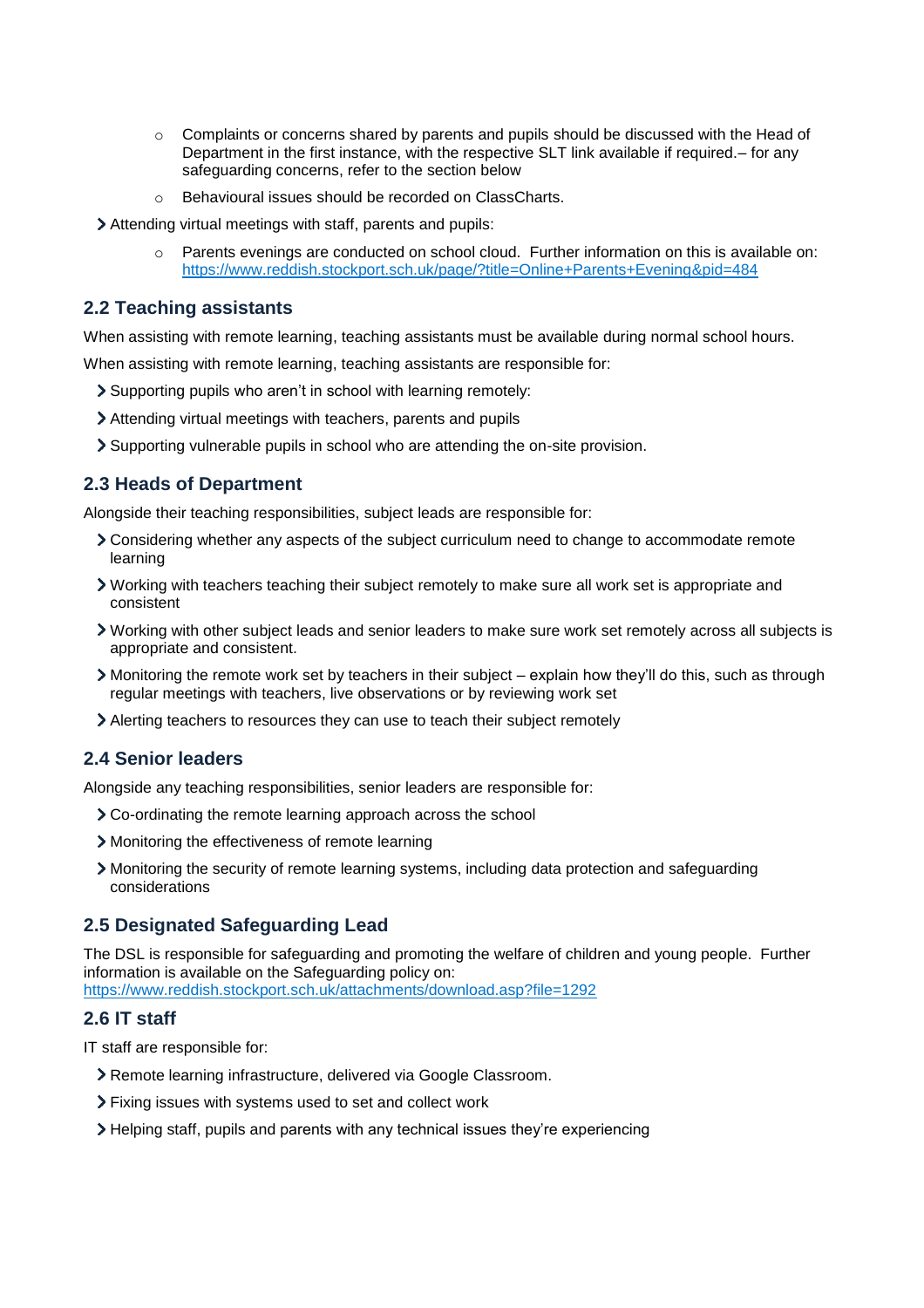- Reviewing the security of remote learning systems and flagging any data protection breaches to the data protection officer
- Ensuring that Smoothwall software is operational to monitor loaned laptops accessed off-site.
- Assisting pupils and parents with accessing the internet or devices
- Safety set up and deployment of IT kit for pupils and staff

#### **2.7 Pupils and parents**

Staff can expect pupils learning remotely to:

- $\geq$  Be contactable during the school day although consider they may not always be in front of a device the entire time
- Complete work to the deadline set by teachers
- Seek help if they need it, from teachers or teaching assistants
- Alert teachers if they're not able to complete work

Staff can expect parents with children learning remotely to:

- Make the school aware if their child is sick or otherwise can't complete work
- Seek help from the school if they need it if you know of any resources staff should point parents towards if they're struggling, include those here
- > Be respectful when making any complaints or concerns known to staff

#### **2.8 Governing board**

The governing board is responsible for:

- Monitoring the school's approach to providing remote learning to ensure education remains as high quality as possible
- Ensuring that staff are certain that remote learning systems are appropriately secure, for both data protection and safeguarding reasons

#### <span id="page-4-0"></span>**3. Who to contact**

If staff have any questions or concerns about remote learning, they should contact the following individuals:

- Issues in setting work contact the relevant subject lead or SENCO
- If Issues with behaviour contact the relevant Head of Year
- Issues with IT contact Paul Hutchinson/Andy Barlow.
- Issues with their own workload or wellbeing contact their line manager
- Concerns about data protection contact the Data Protection Officer
- Concerns about safeguarding contact the DSL

## <span id="page-4-1"></span>**4. Data protection**

#### **4.1 Accessing personal data**

When accessing personal data for remote learning purposes, all staff members will:

access parent contact details via Google Drive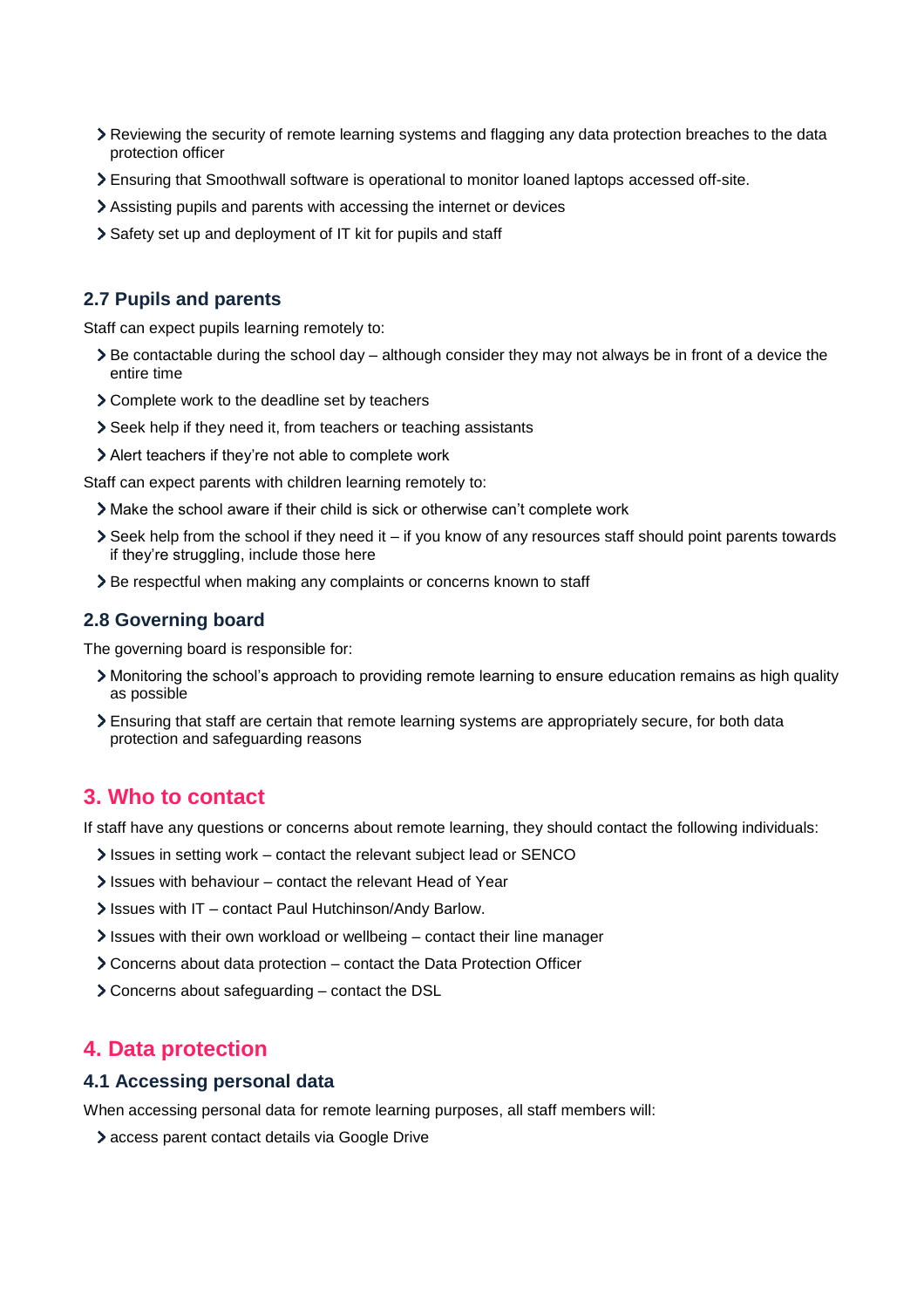#### **4.2 Processing personal data**

Staff members may need to collect and/or share personal data as part of the remote learning system. As long as this processing is necessary for the school's official functions, individuals won't need to give permission for this to happen.

However, staff are reminded to collect and/or share as little personal data as possible online and only collect/share what is absolutely necessary for the task in hand.

Please ensure any personal data is stored securely and not accessible to anyone who does not have authorisation to access.

#### **4.3 Keeping devices secure**

Talk to your Data Protection Officer for more help, and your IT staff if you want to include details on how to put these measures in place.

All staff members will take appropriate steps to ensure their devices remain secure. This includes, but is not limited to:

- $\blacktriangleright$  Keeping the device password-protected strong passwords are at least 8 characters, with a combination of upper and lower-case letters, numbers and special characters (e.g. asterisk or currency symbol)
- Ensuring the hard drive is encrypted this means if the device is lost or stolen, no one can access the files stored on the hard drive by attaching it to a new device
- Making sure the device locks if left inactive for a period of time
- Not sharing the device among family or friends
- Installing antivirus and anti-spyware software
- $\blacktriangleright$  Keeping operating systems up to date always install the latest updates
- Xeeping IT equipment securely stored away when not in use

#### <span id="page-5-0"></span>**5. Safeguarding**

As mentioned, please read this policy in conjunction with the school safeguarding policy: <https://www.reddish.stockport.sch.uk/attachments/download.asp?file=1292>

#### <span id="page-5-1"></span>**6. Monitoring arrangements**

This policy will be reviewed annually by M Whoriskey. At every review, it will be approved by SLT and ratified by governors.

#### <span id="page-5-2"></span>**7. Links with other policies**

This policy is linked to our:

- > Behaviour policy
- Safeguarding and Child protection policy (and coronavirus addendum to our child protection policy)
- > Data protection policy and privacy notices
- > Home-school agreement
- ICT and internet acceptable use policy
- > Online safety policy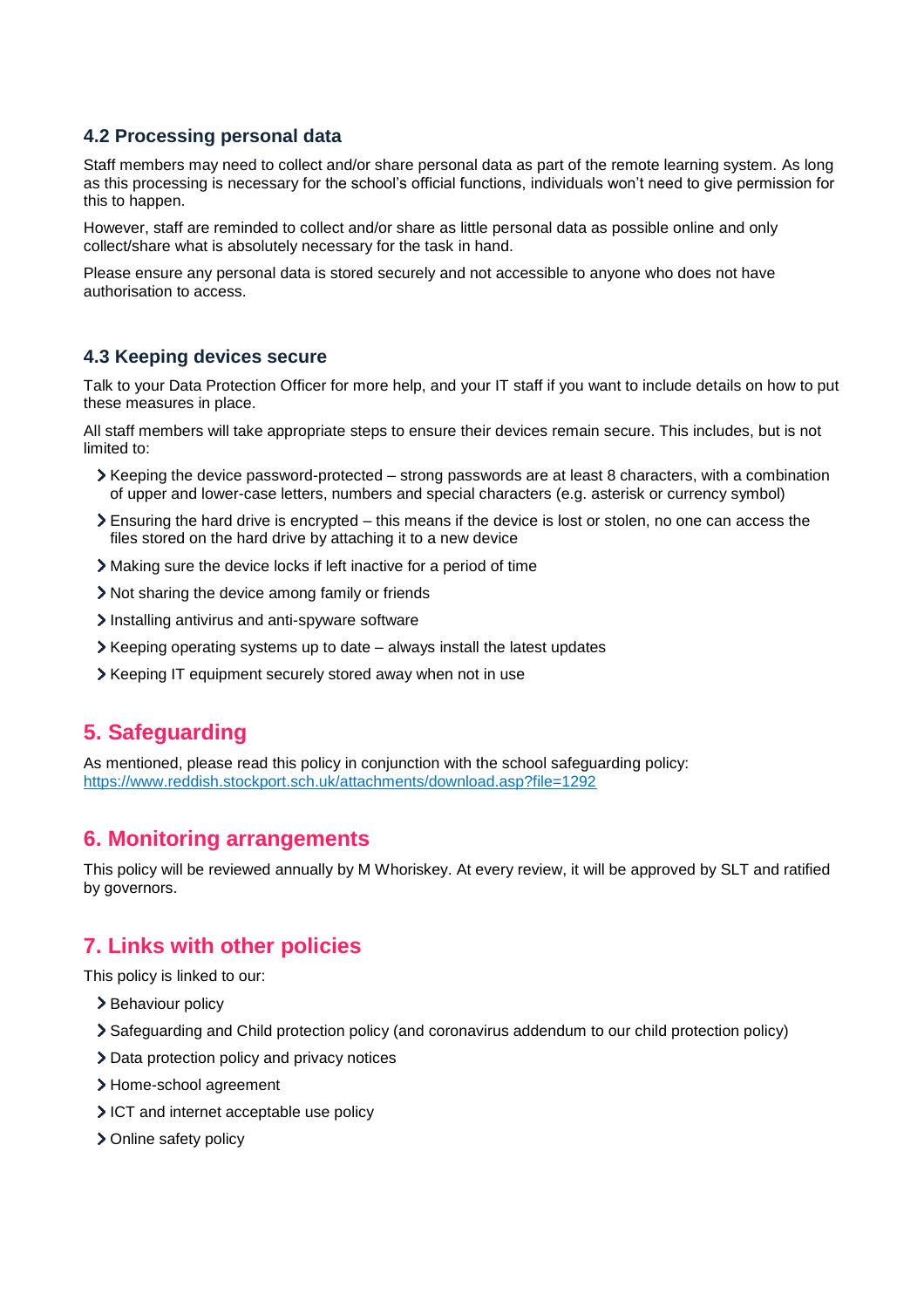

# **BLENDED LEARNING POLICY DRAFT NOVEMBER 2020**

| <b>UPDATED ON</b>                 | 27/11/20   |
|-----------------------------------|------------|
| <b>AGREED BY LEADERSHIP TEAM</b>  | 27/11/20   |
| <b>RATIFIED BY GOVERNING BODY</b> | <b>TBC</b> |
| DUE FOR REVIEW                    | TBC        |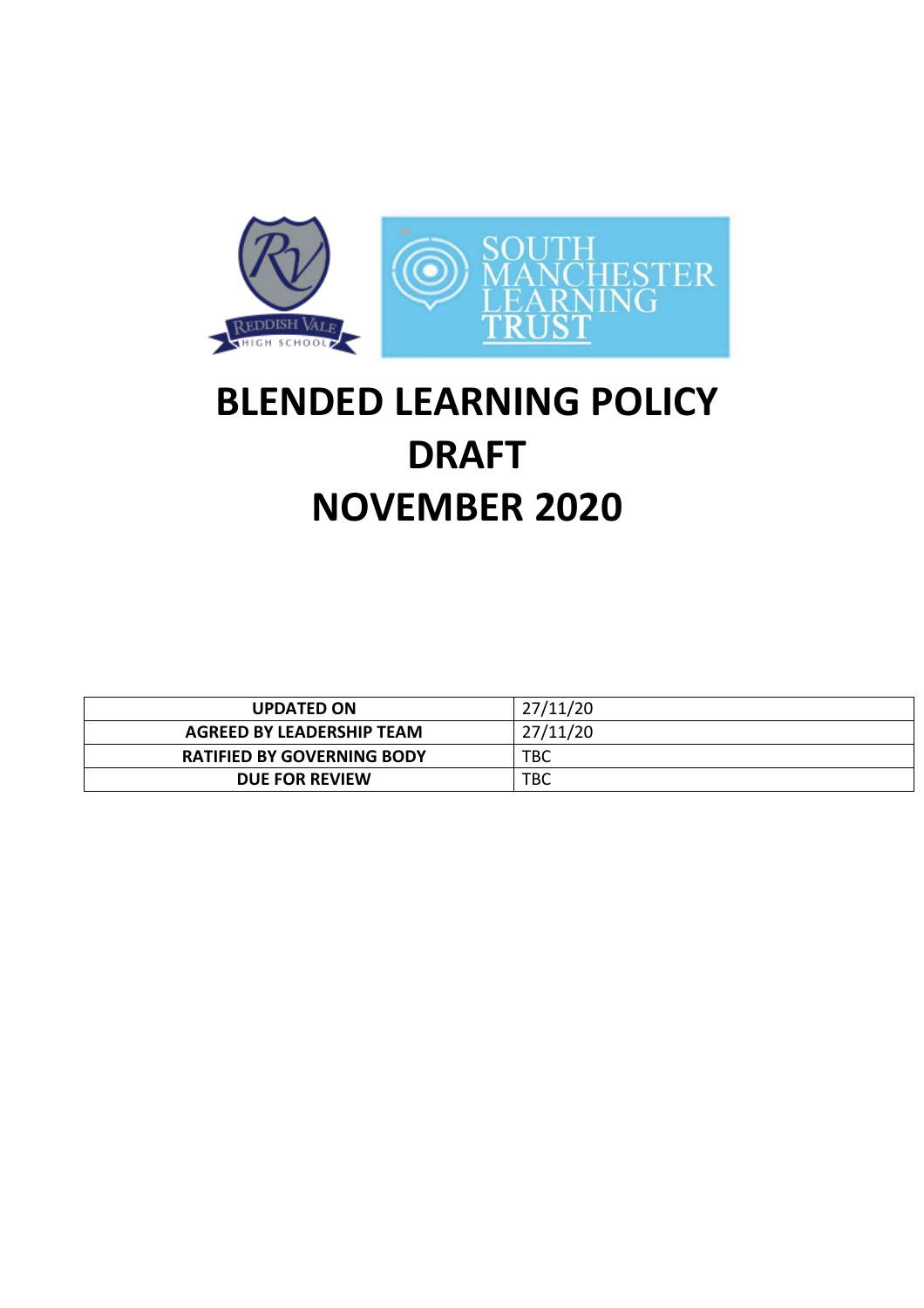Reddish Vale High School has reopened for all pupils in September 2020 following school closure due to the global pandemic. We are required to put plans in place in case of any further local or national lockdowns due to a breakout of COVID-19.

The aim of this policy is to consider the practical implementation of blended learning across a number of eventualities in order to ensure pupils, teachers, parents and other stakeholders are clear about expectations and responsibilities.

This policy draws on recommendations made in the NASWT report on blended learning <https://www.nasuwt.org.uk/advice/in-the-classroom/remote-and-blended-learning.html>

The Education Endowment Foundation (EEF) research evidence on supporting pupils to learn remotely [https://educationendowmentfoundation.org.uk/covid-19-resources/best-evidence-on](https://educationendowmentfoundation.org.uk/covid-19-resources/best-evidence-on-supportingstudents-to-learn-remotely/)[supportingstudents-to-learn-remotely/](https://educationendowmentfoundation.org.uk/covid-19-resources/best-evidence-on-supportingstudents-to-learn-remotely/)

In order to ensure we are meeting the requirements set out by the government, we have put together a plan that will help ensure continuity of learning for our pupils self-isolating.

The government has set out a minimum set of expectations for remote provision, which include;

- Ensuring pupils have meaningful and ambitious work each day across a range of subjects
- Planning a programme of work that is of equivalent length to the core teaching pupils would receive in school
- Pupils have access to a planned and well-sequenced curriculum so knowledge and skills can be built incrementally with a good level or clarity about what is intended to be taught and practiced in each subject.
- Be able to gauge hopw pupils are progressing using suitable tasks
- A set of clear expectations on how often teachers will check work
- Enable teachers to adjust the pace or difficulty of what is being taught

Specific approaches for different scenarios when blended learning may be required

Teacher is absent due to self or family member isolating whilst awaiting a COVID test result

The teacher should set work for the lesson provided they are well. They should do this through Google Classroom or Screencastify. They should continue to do this for the period of selfisolation as long as they remain well.

If the teacher is unwell, the Head of Department is responsible for setting the relevant cover work for the classes.

Pupil absence due to family or self-isolating whilst waiting for a COVID-19 test result

Parents must inform the school their child is off due to COVID-19 related reasons and follow the government guidelines regarding self-isolation. Work is available for pupils on Google